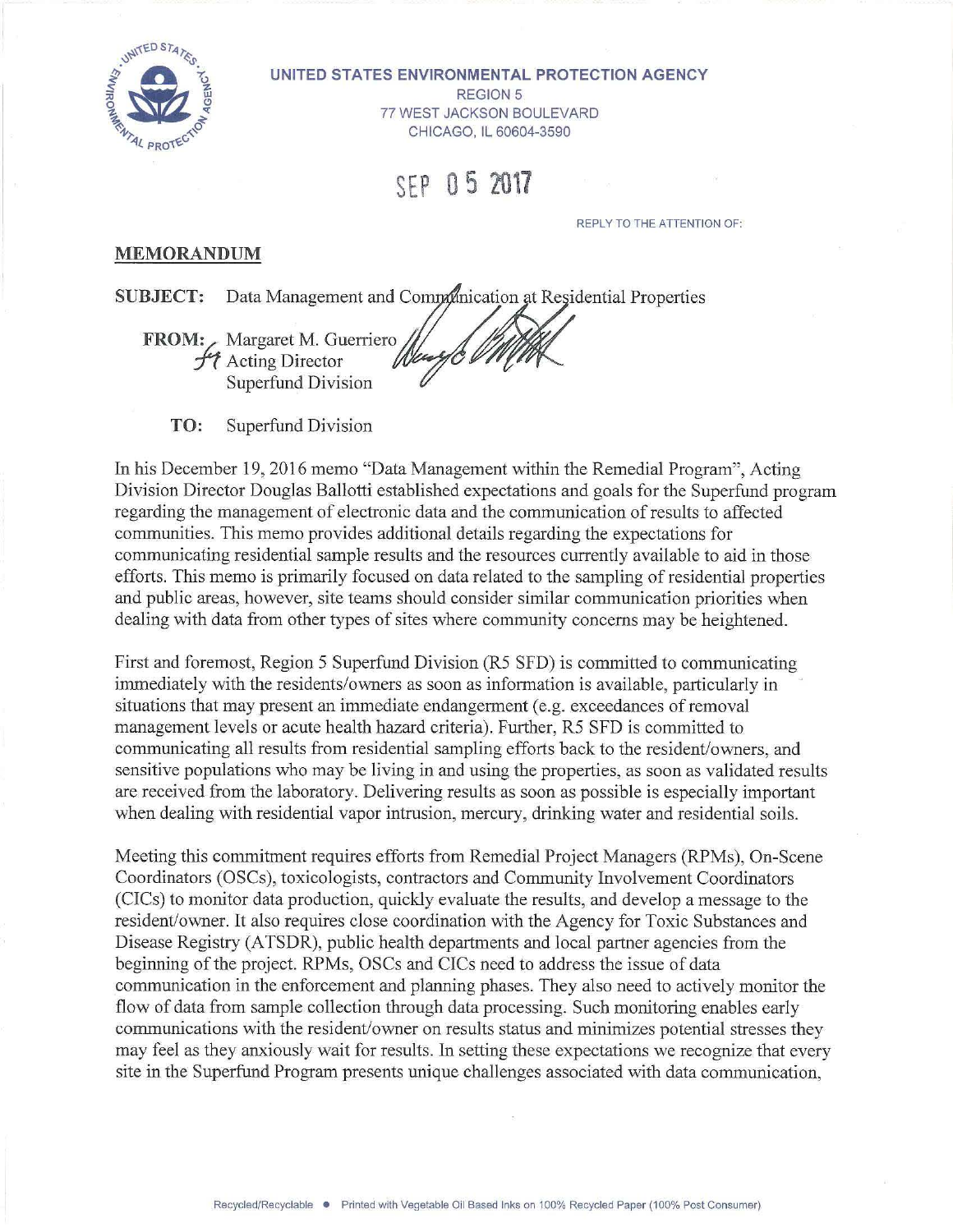$\label{eq:2} \frac{1}{2} \sum_{i=1}^n \frac{1}{2} \sum_{j=1}^n \frac{1}{2} \sum_{j=1}^n \frac{1}{2} \sum_{j=1}^n \frac{1}{2} \sum_{j=1}^n \frac{1}{2} \sum_{j=1}^n \frac{1}{2} \sum_{j=1}^n \frac{1}{2} \sum_{j=1}^n \frac{1}{2} \sum_{j=1}^n \frac{1}{2} \sum_{j=1}^n \frac{1}{2} \sum_{j=1}^n \frac{1}{2} \sum_{j=1}^n \frac{1}{2} \sum_{j=1}^n \frac{1}{$  $\label{eq:2.1} \frac{1}{\sqrt{2}}\int_{\mathbb{R}^3}\frac{1}{\sqrt{2}}\left(\frac{1}{\sqrt{2}}\right)^2\frac{1}{\sqrt{2}}\left(\frac{1}{\sqrt{2}}\right)^2\frac{1}{\sqrt{2}}\left(\frac{1}{\sqrt{2}}\right)^2\frac{1}{\sqrt{2}}\left(\frac{1}{\sqrt{2}}\right)^2\frac{1}{\sqrt{2}}\left(\frac{1}{\sqrt{2}}\right)^2\frac{1}{\sqrt{2}}\frac{1}{\sqrt{2}}\frac{1}{\sqrt{2}}\frac{1}{\sqrt{2}}\frac{1}{\sqrt{2}}\frac{1}{\sqrt{2}}$ 

 $\label{eq:2.1} \frac{1}{\sqrt{2}}\int_{\mathbb{R}^3}\frac{d\mu}{\sqrt{2}}\left(\frac{d\mu}{2}\right)^2\frac{d\mu}{2}d\mu\int_{\mathbb{R}^3}\frac{d\mu}{\sqrt{2}}\left(\frac{d\mu}{2}\right)^2\frac{d\mu}{2}d\mu\int_{\mathbb{R}^3}\frac{d\mu}{2}d\mu\int_{\mathbb{R}^3}\frac{d\mu}{2}d\mu\int_{\mathbb{R}^3}\frac{d\mu}{2}d\mu\int_{\mathbb{R}^3}\frac{d\mu}{2}d\mu\int_{\mathbb{R}^3$ 

 $\label{eq:2.1} \begin{split} \mathcal{L}_{\text{max}}(\mathbf{r},\mathbf{r}) = \mathcal{L}_{\text{max}}(\mathbf{r},\mathbf{r}) \,,\\ \mathcal{L}_{\text{max}}(\mathbf{r},\mathbf{r}) = \mathcal{L}_{\text{max}}(\mathbf{r},\mathbf{r}) \,, \end{split}$ 

 $\mathcal{L}_{\mathcal{A}}$ 

 $\label{eq:2.1} \frac{1}{\sqrt{2}}\sum_{i=1}^n\frac{1}{\sqrt{2}}\sum_{i=1}^n\frac{1}{\sqrt{2}}\sum_{i=1}^n\frac{1}{\sqrt{2}}\sum_{i=1}^n\frac{1}{\sqrt{2}}\sum_{i=1}^n\frac{1}{\sqrt{2}}\sum_{i=1}^n\frac{1}{\sqrt{2}}\sum_{i=1}^n\frac{1}{\sqrt{2}}\sum_{i=1}^n\frac{1}{\sqrt{2}}\sum_{i=1}^n\frac{1}{\sqrt{2}}\sum_{i=1}^n\frac{1}{\sqrt{2}}\sum_{i=1}^n\frac$ 

 $\label{eq:2.1} \mathcal{L}(\mathcal{L}(\mathcal{L})) = \mathcal{L}(\mathcal{L}(\mathcal{L})) = \mathcal{L}(\mathcal{L}(\mathcal{L})) = \mathcal{L}(\mathcal{L}(\mathcal{L}))$  $\label{eq:2.1} \frac{1}{\sqrt{2}}\left(\frac{1}{\sqrt{2}}\right)^{2} \left(\frac{1}{\sqrt{2}}\right)^{2} \left(\frac{1}{\sqrt{2}}\right)^{2} \left(\frac{1}{\sqrt{2}}\right)^{2} \left(\frac{1}{\sqrt{2}}\right)^{2} \left(\frac{1}{\sqrt{2}}\right)^{2} \left(\frac{1}{\sqrt{2}}\right)^{2} \left(\frac{1}{\sqrt{2}}\right)^{2} \left(\frac{1}{\sqrt{2}}\right)^{2} \left(\frac{1}{\sqrt{2}}\right)^{2} \left(\frac{1}{\sqrt{2}}\right)^{2} \left(\$ 

 $\label{eq:2.1} \frac{1}{\sqrt{2}}\int_{0}^{\infty}\frac{1}{\sqrt{2\pi}}\left(\frac{1}{\sqrt{2\pi}}\right)^{2}d\mu\left(\frac{1}{\sqrt{2\pi}}\right) \frac{d\mu}{\sqrt{2\pi}}\left(\frac{1}{\sqrt{2\pi}}\right)^{2}d\mu\left(\frac{1}{\sqrt{2\pi}}\right).$ 

 $\label{eq:2.1} \mathcal{L}(\mathcal{L}^{\text{c}}_{\text{c}}) = \mathcal{L}(\mathcal{L}^{\text{c}}_{\text{c}}) = \mathcal{L}(\mathcal{L}^{\text{c}}_{\text{c}})$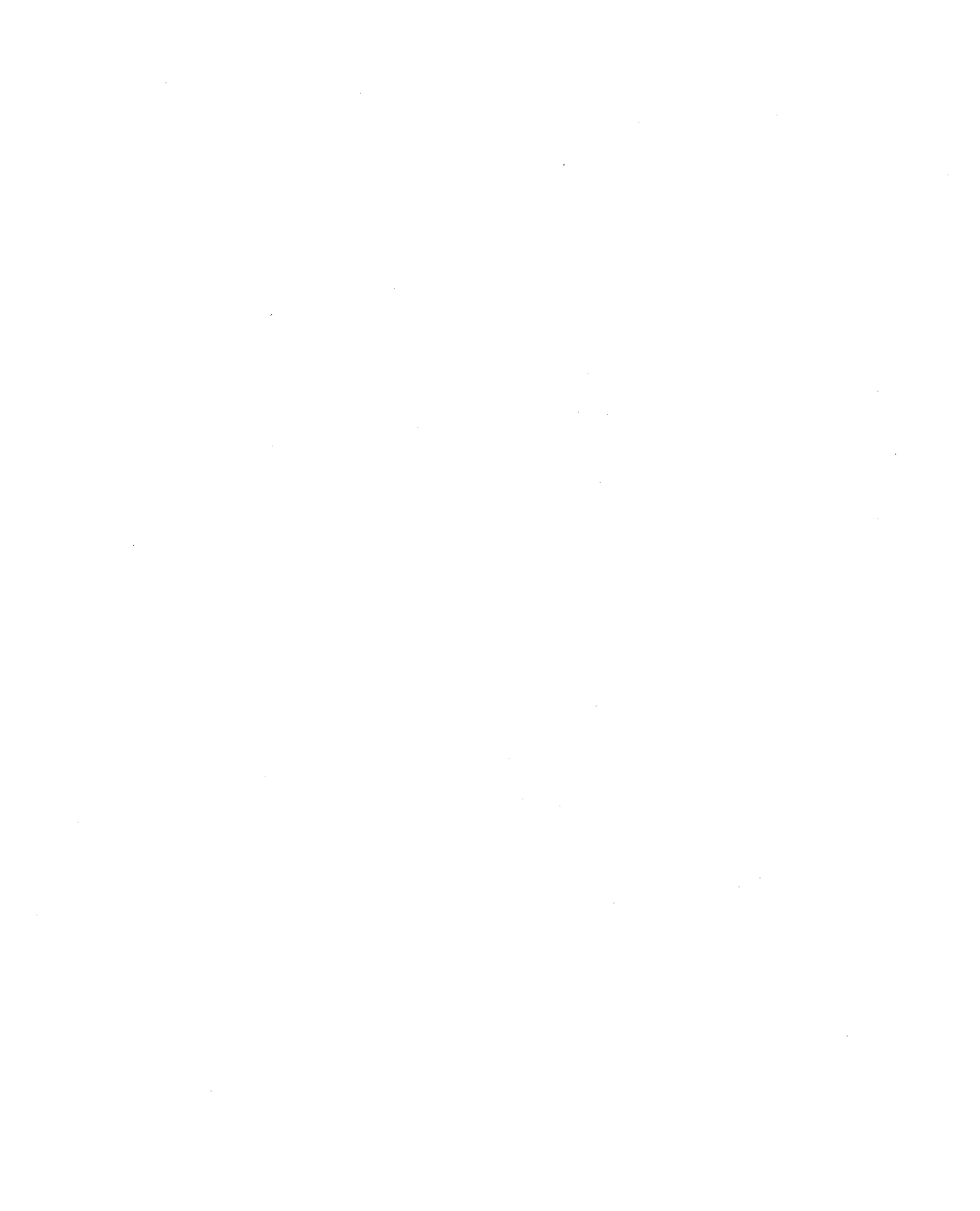and site teams need to use their best judgment to determine when and how to communicate with the cormnunity.

### **Enforcement Lead**

The discussion below is largely geared toward fund-lead work; however, a major portion of the SFD workload is conducted as enforcement lead, which should meet the same goals as fund-lead work. Having data analysis and validation largely out of EPA's direct control adds a level of complexity to the communication and management of data at residential projects. In many cases Potentially Responsible Parties (PRPs) may be hesitant or unwilling to pay for expedited analytic services, or to share information with the Agency or the resident/owner until it has been validated and reviewed. We recognize that the current model Administrative Orders and Consent Decrees may not specifically address the issues discussed below. R5 SFD will work with Office of Regional Counsel (ORC) and others on language to add to future agreements to require expedited data generation and validation and to facilitate the early communication of data at residential projects. In the interim, RPM/OSCs should engage their PRPs in discussions on the issue and do their best to get commitments from them on, at a minimum, timely communication of results that might pose an immediate endangerment. The team should consider negotiating language into site work plans to address this issue when language isn't included in the governing enforcement document. In cases where PRPs are unwilling to cooperate on this issue, RPMs and OSCs may want to consider taking split samples to generate data for early communications with residents.

## **Data Management Plans and Early Screening**

The RPM/OSC must work closely with their laboratory and/or contractor to ensure data is screened as early as possible to determine if any parameters exceed removal management levels, other health based levels, or otherwise indicate a situation that poses an immediate endangerment. As discussed below in the section "Release of Data: Validated versus Unvalidated Data," site teams should not release unvalidated data to the public, but when an immediate endangerment is indicated the site team shall release information on the results to the resident/owner as soon as it is available. Coordination on messaging regarding the results should occur as early as possible with the Office of Public Affairs, CICs, ATSDR, and public health agencies. Discussions must take place early in the planning process regarding data sharing agreements to ensure those partners will have access to the data and can fully engage in the discussions. RPMs and OSCs should ensure that all data is submitted in Regional Electronic Data Deliverable (EDD) format<sup>1</sup> and uploaded into a database and screened against appropriate standards as they are received from the laboratory. If possible, the database should be capable of sending automated reports for those results that exceed specified screening levels. If not, other arrangements should be made to ensure the data is screened and reported as it is received. EQuIS and SCRIBE databases are available for these purposes and SFD will work on providing additional training to staff on these systems.

The site team should discuss during work planning stages which data management tools to apply to a site should and incorporate those decisions into site work plans and/or data management

<sup>&</sup>lt;sup>1</sup> EDD Format - https://www.epa.gov/superfund/region-5-superfund-electronic-data-submission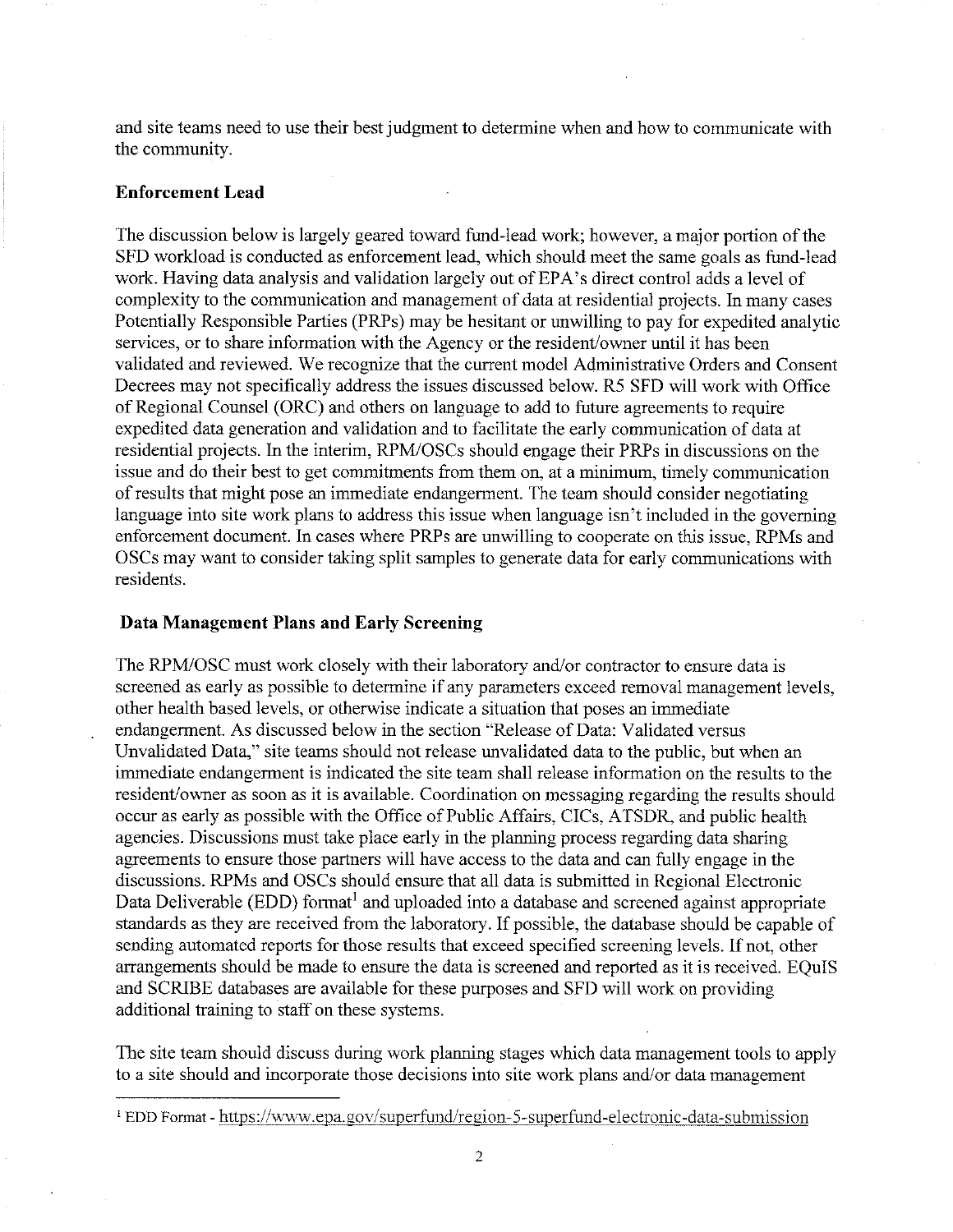plans. The conversations should consider tools available through EPA, its contractors or laboratories and consider which tools have worked at other similar sites. For example, for a large complex residential soil site the site team may want to consider a tool such as the Data Viewer developed and deployed for the East Chicago and Flint responses. The work plan/data management plan should discuss who will screen the data, what screening levels to use, how the results of the screening are communicated to the OSC/RPM, and potential steps that may be taken should levels exceed the screening levels. The plans should include a process for the development, communication and implementation of interim measures that might be taken by residents and/or the Agency to mitigate threats while data is finalized or until final cleanup strategies are implemented.

#### **Communication with Health Agencies**

ATSDR, along with state and local health departments are crucial partners when it comes to communicating health threats posed to residents at our sites. OSCs and RPMs should initiate discussion as soon as possible with EPA toxicologists and the health agencies to determine any need for a health consultation with residents. Ideally they should be engaged in the planning stages of residential projects to ensure they have input into the data collection process. That early involvement ensures that they will be able to make a meaningful contribution to the data communication planning process. The outcome may include a decision to request a formal written health consultation, the review of individual results letters to residents, the review of summary fact sheets, or providing assistance in the communication of results to the residents and answering health questions individually or in a public forum. It is extremely important to implement data sharing agreements with these key support agencies when dealing with data from residential properties (see "Personally Identifiable Information" below).

## **Data Communication Strategy**

At every site there are similar points within an investigation or cleanup where communication shall occur to ensure residents/owners are fully informed. The RPM/OSC shall work with their CIC to develop a data communication strategy and incorporate it into the site Community Involvement Plan (CIP), if a CIP is required. CIPs are required for all remedial sites and all removal actions lasting more than 120 days.

When interviewing residents, the CIC should ask interviewees about their preferred communication methods and get feedback on potential timeframes for receiving information from EPA. The communication strategy shall provide for the release of information within the timeframes specified in Table 1.

| Table 1: Expectations for Data Communication |                                                       |
|----------------------------------------------|-------------------------------------------------------|
|                                              | <b>Expected Communication Timeframe</b>               |
| Results above levels                         | Within 24 to 48 hours from EPA's receipt of data      |
| that pose immediate                          | regardless of whether the data is validated or un-    |
| health threat                                | validated                                             |
| All validated data                           | Within 15 calendar days of EPA's receipt of validated |
|                                              | data packages                                         |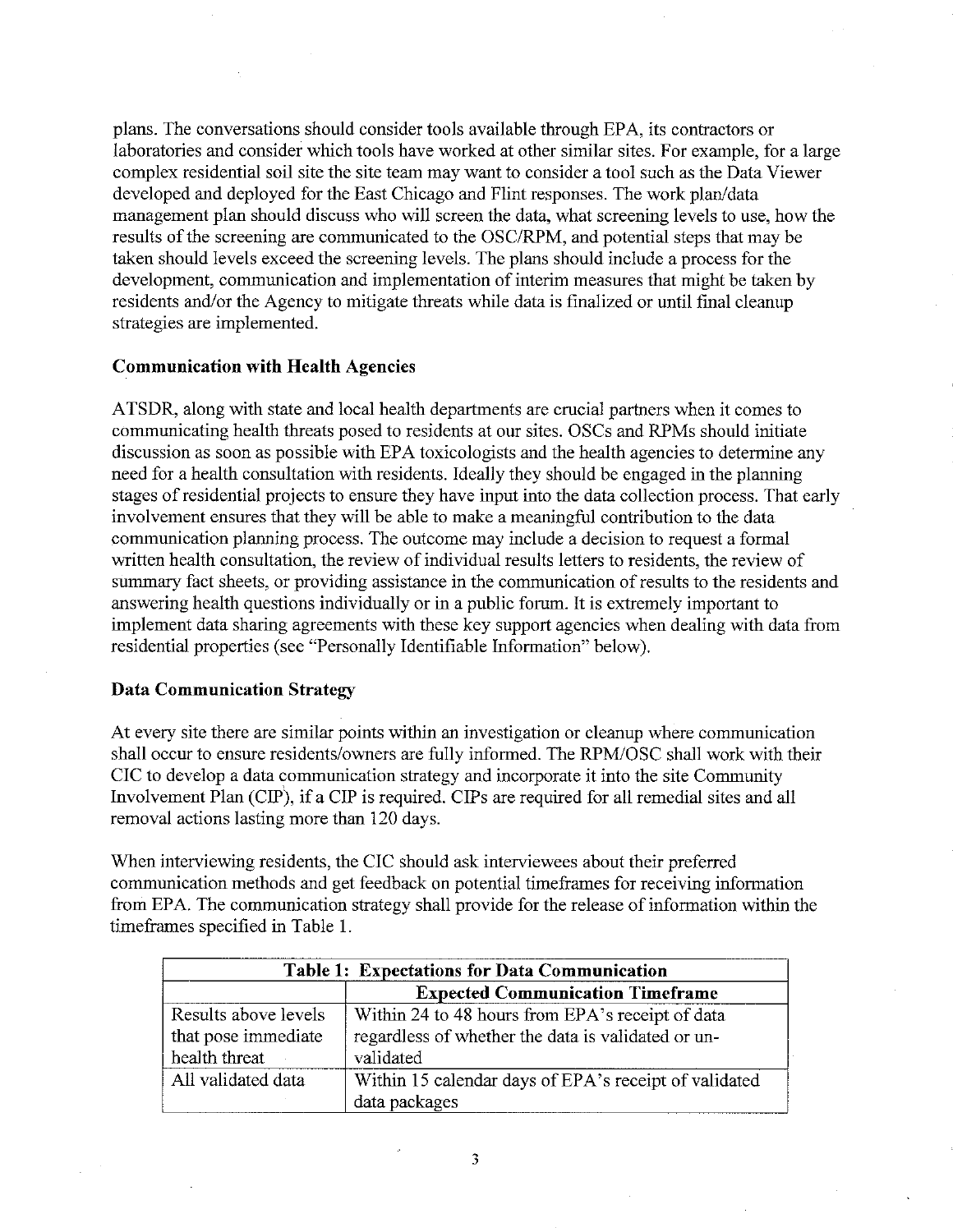The strategy shall identify how data will be released to the resident/owner, whether by letter, phone call, email, etc, and may include a contact list of residential property owners and lessors who should receive data communications. The strategy shall also include plans for the development, communication and implementation of interim measures that might be taken by residents and/or the Agency to mitigate threats until final cleanup strategies are implemented. The data communication strategy can then be used to manage expectations within the community regarding EPA's management and release of data.

#### **Initial Contact**

Early contact with the property owner/resident is critical to establishing effective communications and expectations regarding sample results and potential actions. Initial contact may occur when EPA approaches the owner/resident to gain access to sample the property. In most cases the initial contact will be through a telephone call or face-to-face meeting, but should also include a letter or a fact sheet. In those communications the site team shall not only clearly explain the physical work that will take place on the property and the planned sampling, but also clearly explain what will happen after the sample is collected and sent to the laboratory for analysis. That discussion shall include what analyses will be performed, when we expect the results to be available and clearly explain how results will be communicated to them. The team shall commit to the resident/property owner that we will review the data as soon as it is available and we will contact them if we see anything in the results that may indicate an immediate endangerment (see "Unvalidated/Preliminary Data" below). A point of contact shall be provided should they have questions.

## **Entry to Property**

At the time of entry to the property for sampling, the team shall reiterate the information previously provided and reaffirm when we anticipate having results available. Any changes to the sampling plan, analytical work, or data delivery date shall be explained.

#### **Results Due**

RPMs and OSCs shall actively monitor the Agency's and/or contractor's receipt of analytical results and follow-up with the resident/owner when necessary when delays are observed. If results are not available in the timeframe originally communicated to the property owner/resident the team shall notify the owner/resident of the delay, provide a revised delivery date and continue to communicate until the results do become available.

For analyses conducted by commercial laboratories under the START or ERRS contracts the OSC or RPM should be listed on the chain of custody form as one of the contacts to ensure that EPA staff receive the results upon issuance.

For analytical work through Chicago Regional Laboratory (CRL) the site team can contact the following people with questions about the progress of analytical work: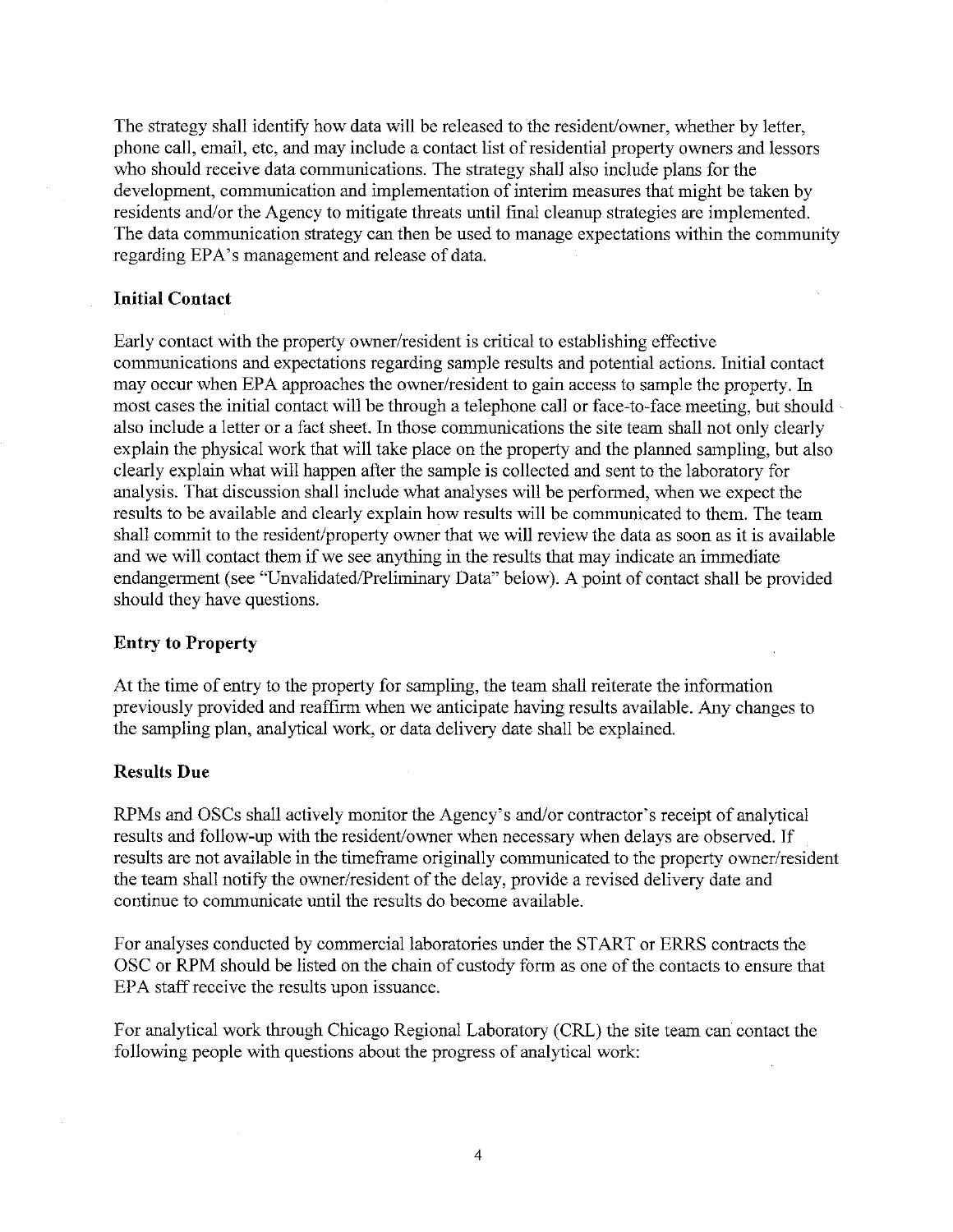Inorganic Analyses: Gregg Mitsakopoulos, Inorganic Chemist Group Leader, (312) 353-0377 Organic Analyses: Michelle Kerr, Organic Chemist Group Leader, (312) 866-8961 Analytical Service Requests: Rob Thompson, CRL Sample Coordinator, (312) 353-9078

For analytical work through the Contract Laboratory Program (CLP) contact the following people:

Regional Sample Coordinator (RSCC): Alternate RSCC: Region 5 CLP Project Officer:

Warren Layne (312) 886-7336 Alida Roberman (312) 886-7185 Howard Pham (312) 353-2310

In addition, SFD is seeking changes to the analytical services requests through the CLP. Traditionally, EPA's contractor, but not necessarily the RPM/OSC received electronic data or email notifications regarding the data packages. We are changing the systems to ensure that the RPM/OSC will automatically be identified as recipients of the electronic data and/or notifications on the status of the electronic data packages. For work going through the CLP, data is posted in the CLP on-line EXES system. EXES is a system that requires an account and a password and we will be working with CLP to determine how best to make the access available to all RPMs/OSCs and provide training on the system. CRL's protocols already include copying RPMs and OSCs on communications regarding their data.

## **Release of Data: Validated versus Unvalidated Data**

It is Agency policy to only release to the public data of known quality, i.e. validated data, so preliminary data should not be released to the community. However, EPA policy does not preclude the release of preliminary "information". While a site team shouldn't send out a report with the specific level reported in the preliminary data package, they can discuss the preliminary results in general terms of information showing levels that may pose an inrmediate endangerment ( e.g. "Our preliminary information is showing levels significantly above the Removal Management Level"). Any discussion or release of preliminary information should make it clear that the Agency is still reviewing the data and will make final results available as soon as possible, but the Agency is discussing the information at this point out of an abundance of caution. The uncertainties associated with preliminary information should be clearly explained to the resident/owner and we should state that the results may change based upon further review. SFD is developing model language on this issue to use in letters and will provide it to staff. To be clear, a site team shall take steps to inform residents/property owners, if preliminary, or unvalidated data reflects a situation that may pose an immediate endangerment to the public. Under circumstances where preliminary data shows a potential inrmediate endangerment the site team should seek a prioritization of the data validation of the packages in question and take immediate emergency response action if warranted.

When validated data is received, a letter shall be sent to the resident/owner providing the results and in plain language explaining the results and providing other opportunities to discuss the results.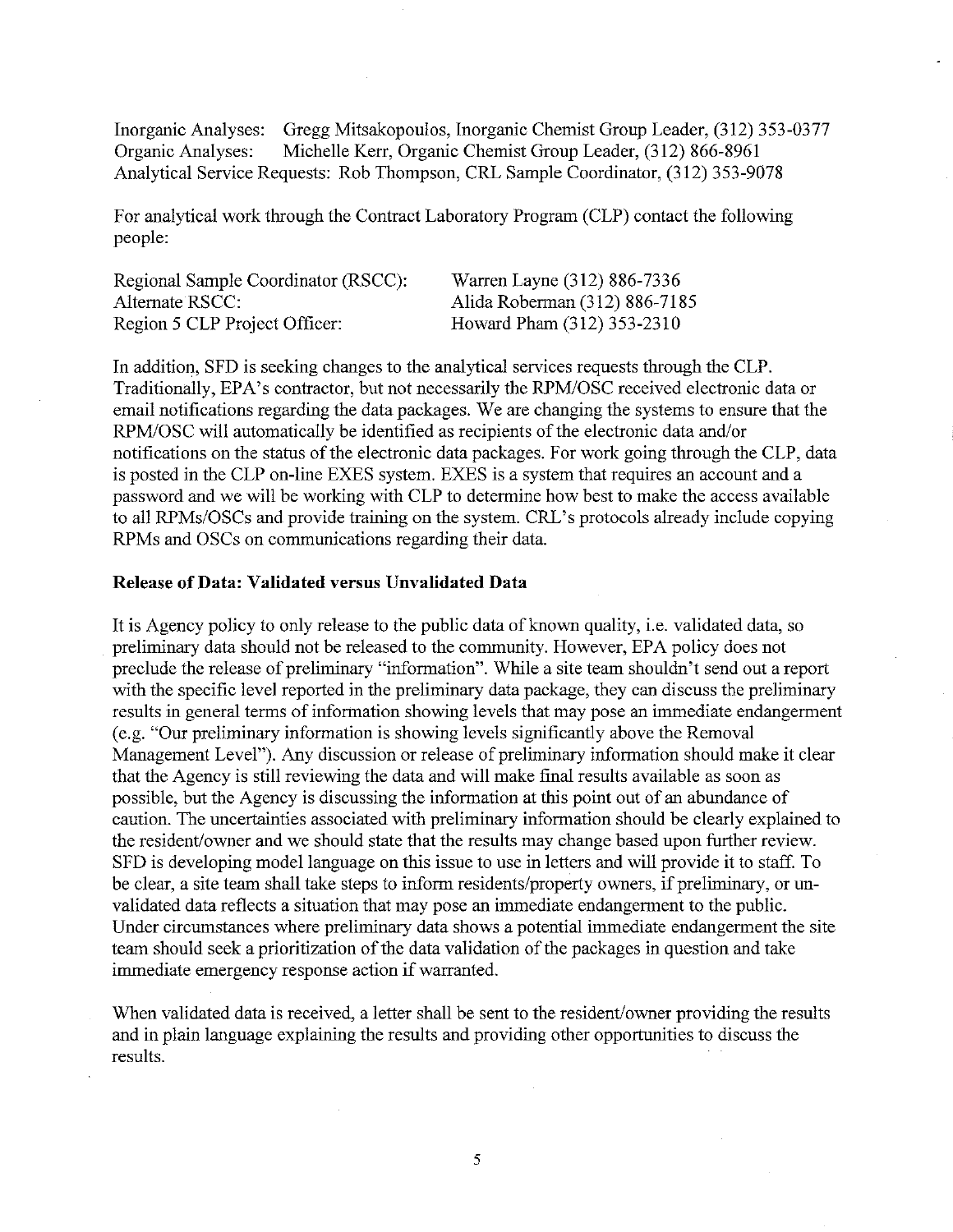#### **Preliminary Date and Validation Time Frames**

Analytical and validation time frame will vary depending on numerous factors.

For emergency situations when the analyses are conducted by commercial laboratories under the START or ERRS contracts preliminary analysis results can typically be obtained within 24 hours of the lab receiving the samples and validated data within one week. During emergency situations, analyses can typically be completed within 24 hours of lab receipt of samples, if necessary, and preliminary results can be issued shortly thereafter. Longer analysis tum-around times are also available. After analysis, laboratories issue a data validation package. START data validators then review the laboratory data package, and issue a data validation report, containing the final validated data. When rush data validation is requested, the laboratory may be able to issue a validation package as quickly as within 24 hours of analysis, and START data validators can issue the final validated data report within 48 hours of receipt of the laboratory data validation package.

For analyses conducted by CRL and CLP, when analytical and validation time frames do not meet the site needs, the RPM/OSC can request preliminary, un-validated data from CRL and CLP laboratories. The standard default turnaround time for analyses through CLP is 21 days, but times as short as 7 days can be requested. That is the time from sample receipt until the data package is shipped to EPA for validation. CRL generally turns data around in 30 days. Depending on the laboratory workload, the analyte, and other factors, preliminary data can generally be available between 2 to 4 days after the laboratory's receipt of the sample. Time frames for validation vary due to validator workload and other issues, but on average, SFD data validation takes one week once the packages are received from the laboratory. Data generated by CRL is not validated by the ESAT contractor so the RPM/OSC would need to make arrangements for validation through another party. If prioritized, data packages can be validated by EPA's ESAT contractor within a day. In most cases it should not be necessary to request preliminary data, but in some cases such a request may be warranted after weighing the additional costs for preliminary data against site circumstances, e.g. data validation workload is high and it's a residential property where other data indicate potential exceedances of Removal Management Levels.

#### **Personally Identifiable Information**

The Privacy Act of 1974 establishes a Code of Fair Information Practices that governs the collection, maintenance, use, and dissemination of personally identifiable information about individuals that is maintained in systems of records by federal agencies. EPA's Privacy Policy 2151.1 establishes EPA requirements for safeguarding Personally Identifiable Information (PII) and Privacy Act information. PII is any information about an individual maintained by an agency, which can be used to distinguish, trace, or identify an individual's identity, including personal information which is linked or linkable to an individual, (e.g. name, date of birth, address). Privacy Act Information, a subset of PII, is information about an individual that is retrieved by name or other personal identifier assigned to the individual which has special requirements under the Privacy Act. PII and Privacy Act information must be protected from unauthorized access during collection, access, use, dissemination and storage.